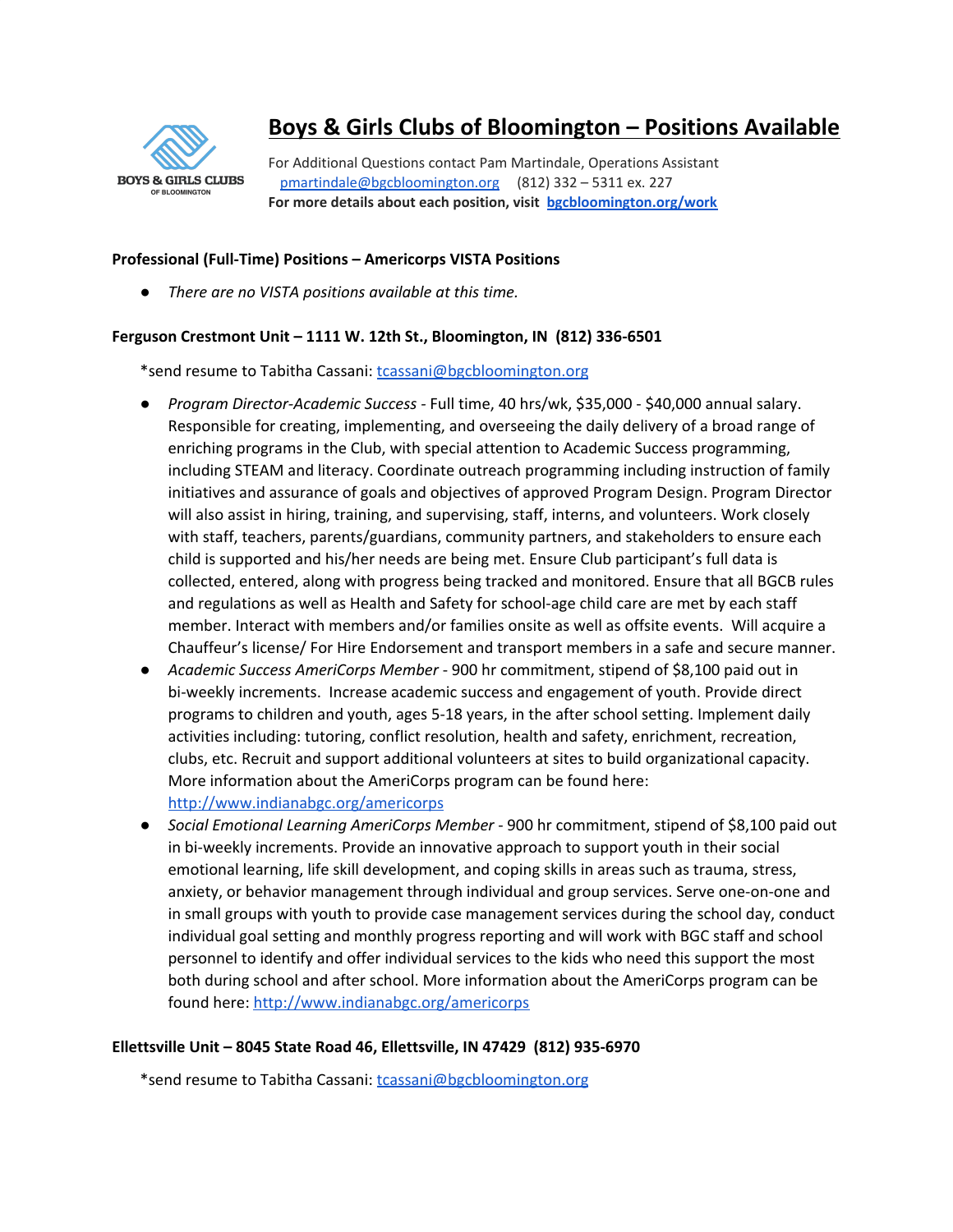- *School Day Program Coordinator Fall Semester, Temporary Employment.* 35 hrs/wk, \$10-12/hr. Responsible for overseeing the delivery of Virtual Learning of a small group (15 Elementary age children) of MCCSC students at the Boys & Girls Clubs of Bloomington. Oversight will include supervision of the room, assisting students with comprehension of school work, and upholding safety protocols and policies. Responsibilities during the non-Virtual Learning time will include the planning, development, and implementation of engaging programs and activities within the club.
- *Academic Success AmeriCorps Member* 900 hr commitment, stipend of \$8,100 paid out in bi-weekly increments. Increase academic success and engagement of youth. Provide direct programs to children and youth, ages 5-18 years, in the after school setting. Implement daily activities including: tutoring, conflict resolution, health and safety, enrichment, recreation, clubs, etc. Recruit and support additional volunteers at sites to build organizational capacity. More information about the AmeriCorps program can be found here: <http://www.indianabgc.org/americorps>

# **Lincoln Street Unit – 311 S Lincoln St., Bloomington, IN 47401 (812) 332-2970**

\*send resume to Neil Smith: [nsmith@bgcbloomington.org](mailto:nsmith@bgcbloomington.org)

● *Program Assistant* - 20-25 hrs/wk, \$10-\$11/hr. Assist with the development and leadership of programming for our K-6 program including planning and implementing daily programming and member management. Focus on providing fun, educational, and safe programming for club youth. Assist with direct service to youth through leadership of programs and activities, assist the operation of our daily program.

### **Camp Rock – 7599 N. Tunnel Rd., Unionville, IN 47468 (812) 339-7952**

\*send resume to Jack Laskey: [jlaskey@bgcbloomington.org](mailto:jlaskey@bgcbloomington.org)

● *Check back in spring of 2021*

### **Resource Development & Administration – 803 N. Monroe St., Bloomington, IN 47404 (812) 332-5311**

\*send resume to Leslie Abshier for Resource Development: [labshier@bgcbloomington.org](mailto:labshier@bgcbloomington.org)

\*send resume to Victoria Jones for Administration: [vjones@bgcbloomington.org](mailto:vjones@bgcbloomington.org)

● *Archives Intern -* Unpaid Internship, Office & archival experience. Flexible onsite work, ongoing open position. The Archives Intern will support the company's ongoing efforts to preserve and celebrate its nearly 64-year business history. In this role, you will be working as part of the Administrative team in the Kenworthy Administration Center. Your responsibilities will include the identification, cataloging, processing, and physical or digital preservation of company archive materials. Additionally, you will help develop an efficient process for maintaining the company archives collection for the long term. You will also have the chance to contribute to the communications plan for sharing the archives with staff members. Receive on the job training. Requirements: Working knowledge of Google Drive and Windows computers, strong organizing, researching, and planning skills with attention to detail. Excellent communication and